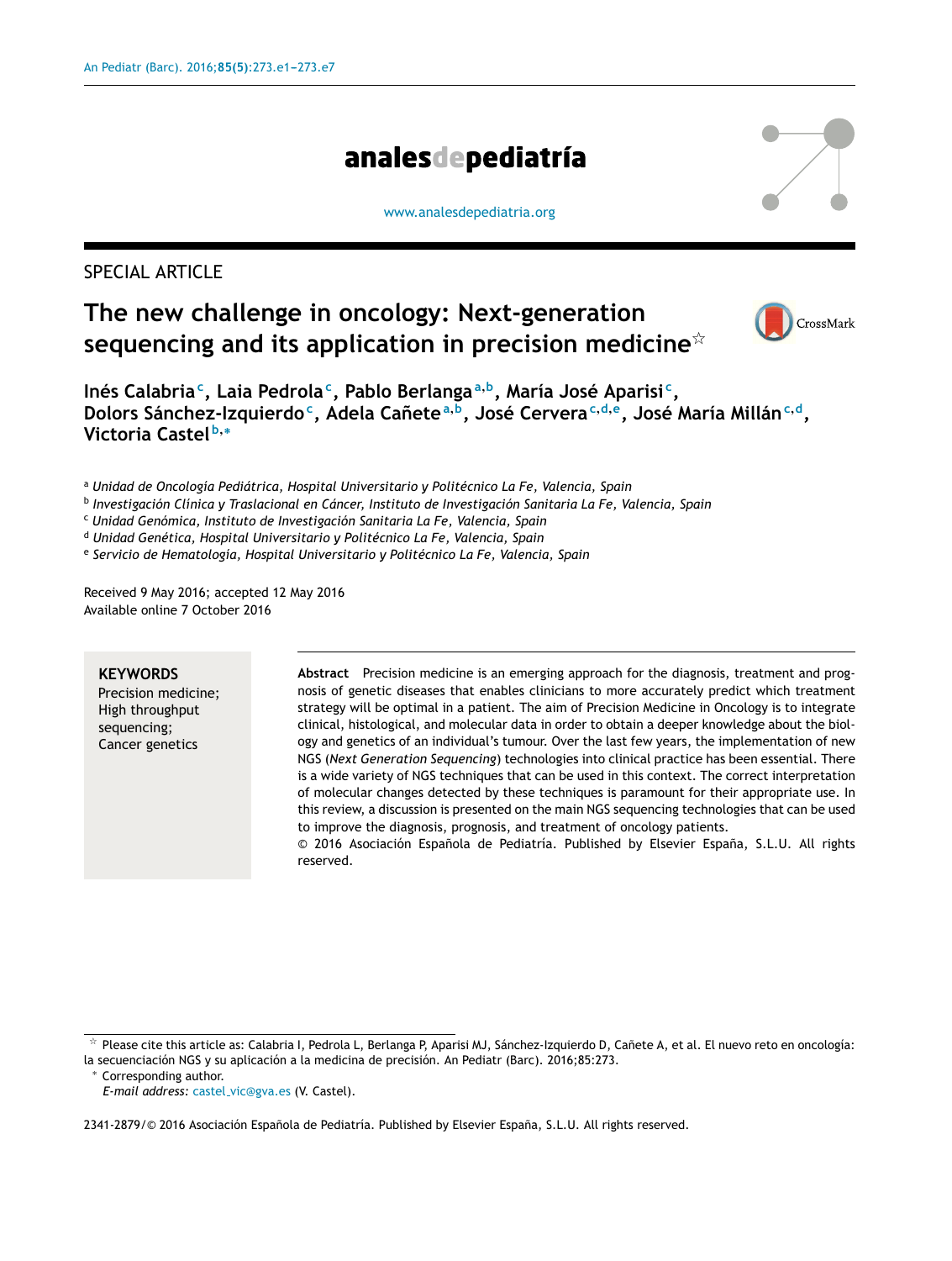**PALABRAS CLAVE** Medicina de precisión; Secuenciación de alto rendimiento;

Genética del cáncer

#### **El nuevo reto en oncología: la secuenciación NGS y su aplicación a la medicina de precisión**

**Resumen** El concepto de medicina de precisión ha cobrado especial relevancia en los últimos tiempos debido a la creciente necesidad de desarrollar estrategias personalizadas para el diagnóstico, el tratamiento y el seguimiento de diversas enfermedades de origen genético. La medicina de precisión en Oncología, a través de la integración de los datos clínicos, anatomopatológicos y moleculares, permite obtener un conocimiento más profundo del perfil biológico tumoral de cada paciente. En este contexto ha sido fundamental la implementación de las nuevas tecnologías de secuenciación *next generation sequencing* (NGS) en la práctica clínica. Existe un gran abanico de técnicas de secuenciación NGS que pueden ser utilizadas en función de la aplicación que se les quiera dar. La correcta interpretación de los cambios moleculares detectados mediante estas técnicas es clave para su adecuado uso en la práctica clínica. Esta revisión tiene como objetivo repasar las diferentes tecnologías de secuenciación que se utilizan actualmente en medicina de precisión para mejorar el diagnóstico, el pronóstico y el tratamiento de pacientes oncológicos.

 $©$  2016 Asociación Española de Pediatría. Publicado por Elsevier España, S.L.U. Todos los derechos reservados.

## **Introduction**

The Human Genome Project, along with the development of high-throughput omic technologies such as next generation sequencing (NGS), has allowed rapid advances in our knowledge of disease-causing genetic alterations. The use of genetic data in clinical practice has led to a worldwide medical and scientific revolution, giving rise to a new model of health care delivery known as precision medicine or personalised medicine. There is abundant information on these emerging genomic technologies and their application to the diagnosis, prognosis and treatment of certain diseases. The aim of this review is to offer a clear and simple summary of the current situation of precision medicine in paediatric oncology, the most-recently developed sequencing technologies used in this field, and the suitability of this approach from the perspective of our experience in the Genomics and Paediatric Oncology units of the Instituto de Investigación Sanitaria and Hospital La Fe in Valencia.

## **What is precision medicine?**

The concept of precision medicine is not new. In the past few decades, one of the pillars of oncology has been the application of tumour information at the gene, protein and environment levels in diagnosis and treatment.<sup>[1](#page-5-0)</sup> The process of integrating clinical, histological and molecular data for the purpose of choosing the optimal or most suitable treatment for the biological profile of the tumour is what constitutes precision medicine.<sup>[2](#page-5-0)</sup>

Traditionally, the molecular diagnosis of cancer based on the detection of single-nucleotide changes or small insertions or deletions in one or several genes was made by means of the Sanger sequencing method. Nowadays, due to the increasing number of genes that are known to be involved in cancer, the use of this technique is time-consuming and

costly. Furthermore, it requires large amounts of tumour DNA, which may be difficult to obtain in some cases, and cannot detect DNA changes in subclonal populations. The development of NGS has revolutionised the approach to oncological diagnosis and provides more thorough and clinically applicable information on the molecular biology of tumours. Thanks to the development of these new technologies in combination with bioinformatic data analysis applications, the identification of pathogenic genomic alterations and of new genes associated with the development of specific diseases is now easier, faster and more costeffective.

# **Genetics of childhood cancers**

The annual incidence of paediatric cancer in developed countries is 140-160 de novo cases per million children aged 0-14 years. Although the cure rate is higher than in adults, paediatric cancer is the leading cause of death by disease in children aged more than 1 year. $3$  In Spain, approximately 1000 cases of childhood cancer are diagnosed each year, an incidence that rises to 1500 for age up to 18 years.<sup>[4](#page-5-0)</sup> Despite significant increases in childhood cancer survival in recent decades, the prognosis of some tumour groups, such as high-grade glioma, brainstem tumours, medulloblastoma, and metastatic sarcomas and neuroblastomas, continues to be poor. Furthermore, survival is less than 20% in cases with metastatic relapse or progression, regardless of the used treatments.<sup>[3](#page-5-0)</sup>

Given the heterogeneous characteristics and genetic complexity of many tumours, $5$  there is great variability in their response to treatment based on the altered molecular pathway. This is why an understanding of the molecular profile of the tumour is key to choose the most suitable treatment. In recent years, there have been significant advances in the molecular characterisation of different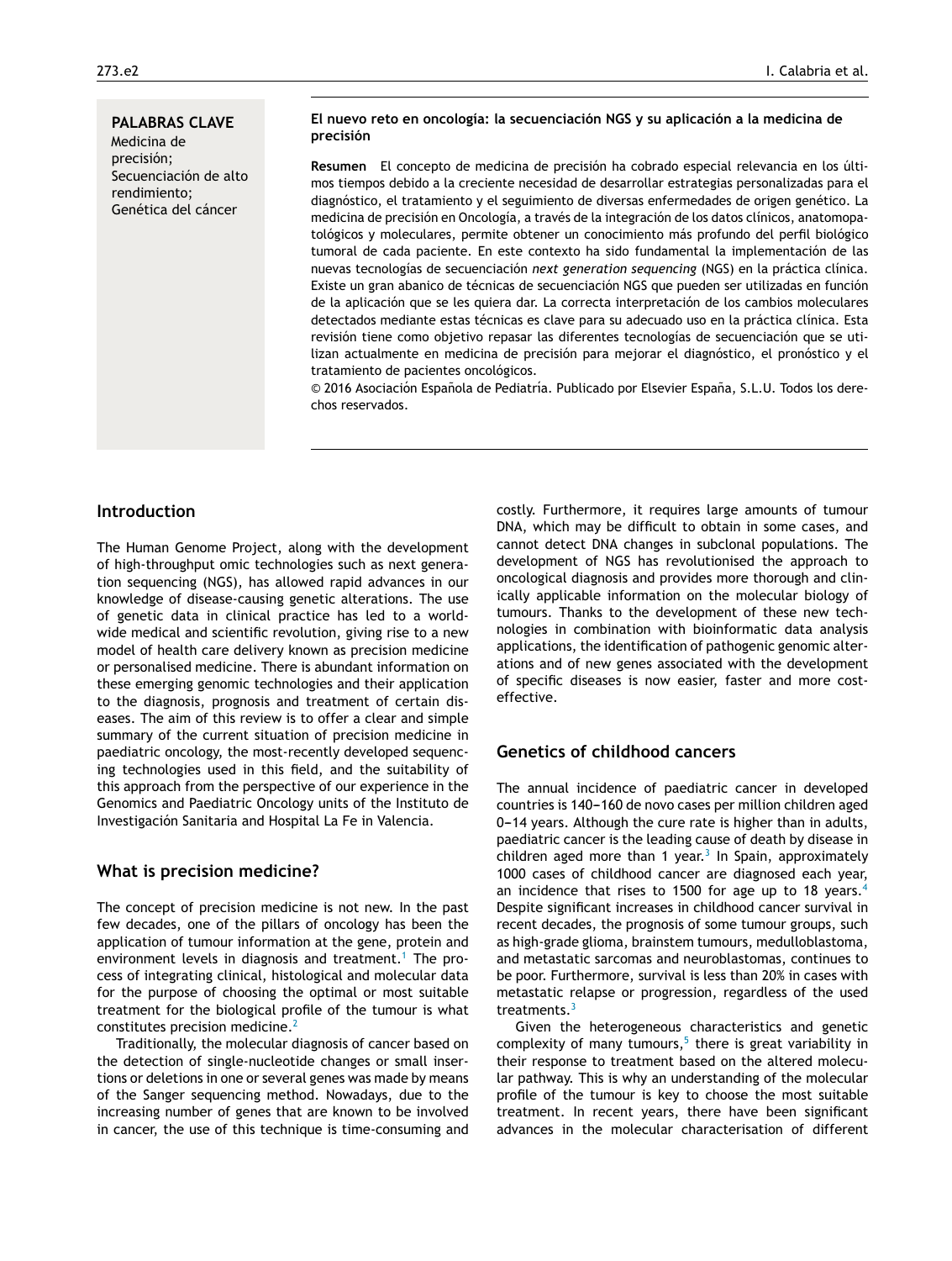types of cancer that are invaluable tools for precision medicine.<sup>[6](#page-5-0)</sup>

In addition to identify the genetic alterations that cause tumours, it is important to determine whether they are only found in the tumour (somatic mutation) or are constitutional in the patient and thus present in the blood (germline muta[t](#page-5-0)ion). While only 5–10% of cancers are hereditary, $^7$  there are several types of germline cancer caused by known mutations. These cases are diagnosed differently and carry a different prognosis, and require genetic counselling since they not only increase the risk of carriers to develop cancer, but may also affect other members of the family and be passed on to the offspring. Recent studies have shown that approximately half of the patients with germline cancers do not have a relevant family history of cancer.<sup>[8](#page-5-0)</sup>

A new biopsy for molecular analysis should be performed for every tumour relapse, as the pattern of genetic alterations may change from the one that was identified at the time of diagnosis. A study in patients with neuroblastoma showed that the mutation burden increases significantly in relapses compared to the time of diagnosis, so that molecular testing of relapsing tumours can be very useful to identify potential treatment targets on a case-to-case basis.[9](#page-5-0)

At the molecular level, paediatric cancers differ from adult cancers in both the type and frequency of genetic defects.[10](#page-5-0) Most paediatric tumours form in growing tissues during early organ development.

Several international initiatives have been launched with the purpose of elucidating cancer biology. The Cancer Genome Atlas is an ambitious project funded by the National Institute of Health of the United States whose objective is to make an exhaustive characterisation of each type of somatic cancer, in order to integrate all the information to establish the causes of the disease. The International Cancer Genome Consortium is an international project that is sequencing 50 tumour types. In the field of childhood cancer, various projects have been recently launched in the United States and Europe with the purpose of developing nationwide genetic screening programmes using commercially available gene panels for known mutations or whole exome and RNA sequencing  $(Table 1).<sup>11-13</sup>$  $(Table 1).<sup>11-13</sup>$ 

### **Next generation sequencing**

In the past decade, we have progressed from sequencing a maximum of ninety-six 800 base pair sequences with first generation systems (Sanger method) to sequencing millions of DNA fragments with second generation systems (NGS). This novel technology is based on the amplification of DNA immobilised on a solid surface and the parallel reading of millions of sequences. The simultaneous sequencing of immobilised DNA reduces the amount of reactants needed as well as sequencing time, greatly reducing the cost per sequenced nucleotide. The vast amount of data generated by this technology poses a challenge to bioinformaticians, requiring the development of specific and user-friendly data analysis applications.

In addition to the detection of point mutations, mass sequencing allows the detection of insertions, deletions, gene copy number changes and translocations. Another important aspect of the use of NGS in the study of cancer

is the detection of somatic variants in tumour cell subpopulations that, as such, are present in low proportions in tumour samples. These subclonal mutations, which are undetectable by Sanger sequencing, are sometimes responsible for the recurrence or resistance to treatment of some tumours.<sup>[18](#page-5-0)</sup>

We now proceed to describe the main NGS methods used in cancer diagnosis, along with their advantages and limitations:

--- *Gene panel sequencing:* panels contain primers or probes for a known group of genes and allow targeted sequencing for a specific disease. There are many commercially available panels, although they can also be made *a la carte*. They can be used to sequence known mutation regions (''hot spots'') and full genes, and allow the detection of gene copy number changes and translocations.

Advantage: their design is optimised to sequence genes of interest with a high depth of coverage. This allows the detection of low-frequency variants and a quick and reliable analysis.

Limitation: at present, commercial cancer panels are designed for testing in adults, and do not include regions that are relevant in childhood cancers. Furthermore, since they target known regions, they do not allow the detection of new genes potentially involved in cancer.

--- *Whole exome sequencing* (WES): the exome is the part of the genome corresponding to the coding regions (exons) that can be expressed and lead to the production of proteins. It comprehends approximately 1.5% of the genome and is its most important functional part. From a technical standpoint, there are different possible approaches to sequencing the exome, such as the previous amplification of exons by polymerase chain reaction or their capture by specific probes.

Advantage: allows the identification of genes and variants potentially involved in disease that have not yet been described.

Limitations: due to the greater number of regions to be sequenced, it requires more readings than gene panel sequencing, and it is more feasible from an economic standpoint if a lower coverage depth is used, which precludes the detection of subclonal mutations. Furthermore, its analysis and interpretation are more complex due to the large number of variants that are detected (approximately 40,000), so in cancer patients it is recommended that paired-end sequencing of tumour samples and matched blood is performed to determine which of the variants are somatic.

--- *Whole genome sequencing* (WGS): comprehends the entire genome of the individual, including chromosomal and mitochondrial DNA.

Advantages: allows the identification of noncoding variants that may be associated to the disease. It is mainly used in research.

Limitations: it has a high cost and the analysis is very complex, as noncoding regions of the genome are less conserved and present a higher number of variants. Furthermore, it requires high-throughput sequencing systems that are not available in the laboratories of most research facilities and hospitals in Spain. Consequently, it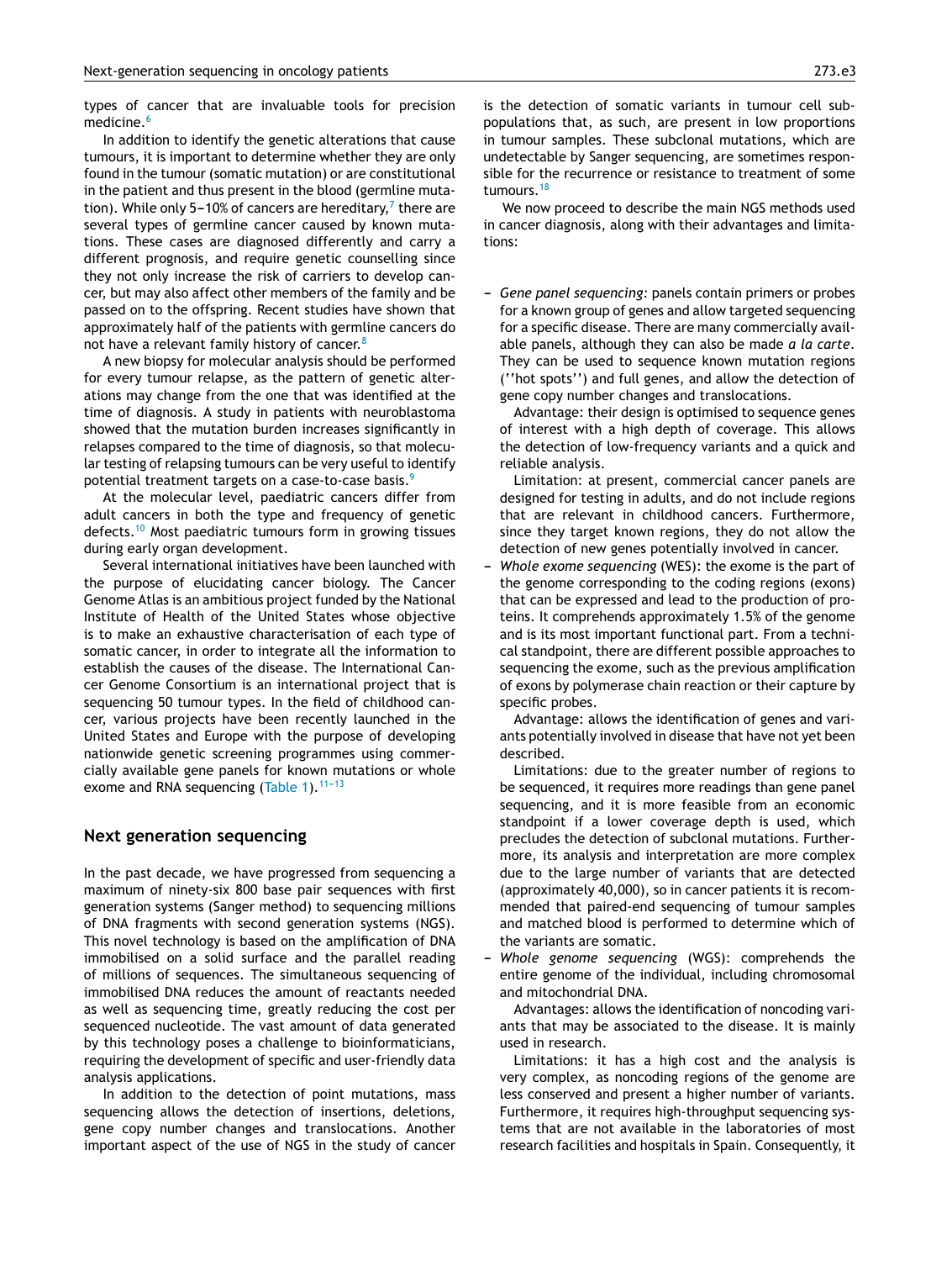| Study                                             | Country    | Inclusion<br>criteria                                                                 | Type of sample                                         | Type of<br>analysis                                                                     | Sample size  | Targetable<br>mutations |
|---------------------------------------------------|------------|---------------------------------------------------------------------------------------|--------------------------------------------------------|-----------------------------------------------------------------------------------------|--------------|-------------------------|
| <b>BASIC<sup>a</sup></b>                          | <b>USA</b> | De novo solid<br>tumours<br><18 years                                                 | Frozen (initial<br>diagnosis)                          | <b>WES</b>                                                                              | 121 patients | 22/80                   |
| iCAT <sup>b</sup>                                 | <b>USA</b> | Refractory/<br>recurrent<br>high-risk<br>extracranial<br>solid tumours<br><30 years   | Paraffin (de<br>novo or<br>progress-<br>ing/recurrent) | Cancer panel<br>(OncoMap®/<br>OncoPanel <sup>®</sup> )<br><b>Array CGH</b><br>IHC, FISH | 89 patients  | 27/93                   |
| Foundation<br>Medicine<br>Experience <sup>c</sup> | <b>USA</b> | Solid tumours<br>and leukaemias<br><21 years                                          | Paraffin (de<br>novo or<br>progress-<br>ing/recurrent) | FoundationOne <sup>®</sup><br>FoundationOne<br>Heme DNA®                                | 400 samples  | 241/400                 |
| MOSCATO-01 <sup>d</sup>                           | France     | Refractory/<br>recurrent solid<br>tumours<br><18 years                                | Frozen                                                 | Ampliseq<br>CHP2 + custom<br><b>Array CGH</b>                                           | 9 patients   | 6/9                     |
| <b>INFORM<sup>e</sup></b>                         | Germany    | Refractory/<br>recurrent<br>high-risk<br>leukaemias and<br>solid tumours<br><40 years | Frozen/paraffin                                        | <b>WES</b><br>Low-<br>coverage<br><b>WGS</b><br><b>RNA Seq</b><br>Methylation<br>arrays | 48 patients  | 24/48                   |
| Peds-MiOncoSeqf                                   | <b>USA</b> | Refractory/<br>recurrent<br>high-risk<br>leukaemias and<br>solid tumours<br><25 years | Frozen/paraffin                                        | <b>WES</b><br><b>RNA Seq</b>                                                            | 104 patients | 43/104                  |
| Hospital La Fe                                    | Spain      | Progressing/<br>recurrent solid<br>tumours<br><18 years                               | Frozen/paraffin                                        | Panel (CHSP<br>v2)                                                                      | 19 patients  | 8/19                    |

<span id="page-3-0"></span>

| Table 1 |  | Nationwide tumour molecular screening projects in the United States and Europe. |
|---------|--|---------------------------------------------------------------------------------|
|         |  |                                                                                 |

CGH, comparative genomic hybridisation; FISH, fluorescence in situ hybridisation; IHC, immunohistochemistry; WES, whole exome sequencing; WGS, whole genome sequencing.

<sup>a</sup> Parsons et al.<sup>1</sup>

b Harris et al.<sup>[12](#page-5-0)</sup>

<sup>c</sup> Hawryluk et al.<sup>[14](#page-5-0)</sup>

 $d$  Georger et al.<sup>[15](#page-5-0)</sup>

e German Cancer Research Center<sup>[16](#page-5-0)</sup> and National Cancer Institute.<sup>[17](#page-5-0)</sup>

 $f$  Mody et al.<sup>[11](#page-5-0)</sup>

is less feasible for the purposes of diagnosis in everyday clinical practice.

--- *Whole transcriptome sequencing* (WTS) or *RNA sequencing*: it can provide quantitative data on the genes expressed at a given time.

Advantages: it allows the analysis of RNA transcripts, transcript isoforms, post-transcriptional modifications, gene fusion, mutations and changes in gene expression. It can be used to sequence different RNA populations (total RNA, small RNA, transfer RNA and ribosomal RNA).

Limitations: the results obtained are tissue-specific and time-dependent, and may vary with sequencing depth. Their analysis and interpretation is very complex, and it is recommended that expression in healthy tissue be used for control.

## **Interpretation of genetic data obtained by next generation sequencing**

The correct interpretation of gene variants or detected mutations is key in precision medicine. Variants are detected by identifying differences in the DNA sequence of an individual compared to a reference sequence. However, the detection of variants in itself is not sufficient, as variants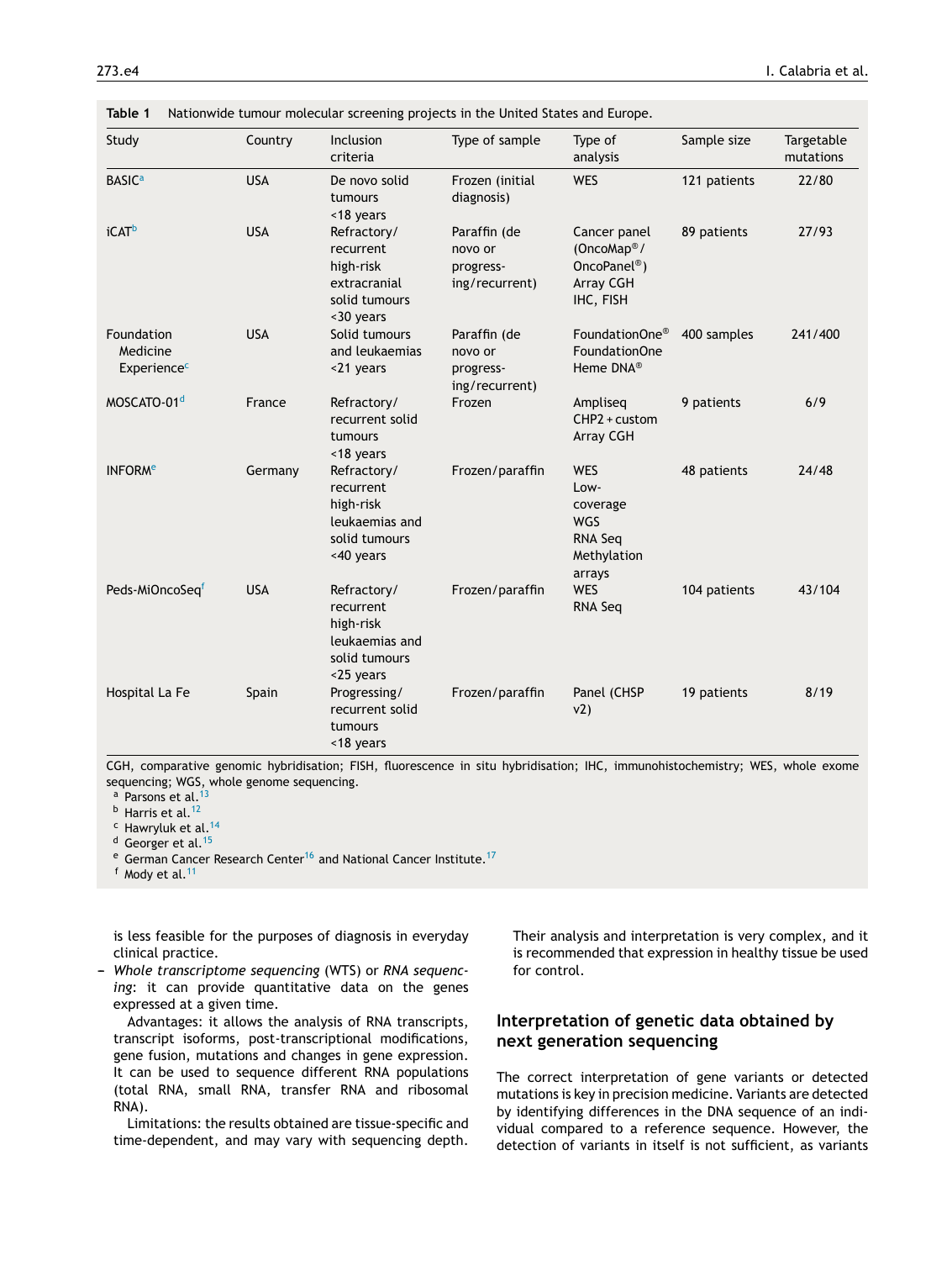need to be interpreted by specialists to accurately determine their molecular and clinical implications and decide on the best treatment approach.<sup>[19](#page-5-0)</sup>

Databases of variants detected in the healthy population (polymorphisms) and of pathogenic variants are available for the interpretation of variants. In the case of unknown variants, bioinformatic applications are used to predict pathogenicity in silico. Various parameters are used to identify pathogenic variants and exclude polymorphisms:

- --- *Minor allele frequency* (MAF) *in the population*: frequency with which the least common allele appears in a specific population. A high MAF is associated with population polymorphisms.
- Coverage: number of times a nucleotide is sequenced. If the coverage of the variant is lower than expected based on tumour cellularity, it could be a technical artefact or a cell subclone with a different genomic profile. Artefacts tend to recur in different samples on the same sequencing lane and can be identified by means of a sequence viewer, such as IGV.
- Variant *location*: a variant may be exonic (which may lead to an amino acid change or be a synonymous mutation) or intronic (may or may not affect consensus splice sites leading to errors in protein coding).

In addition to these parameters, we would like to underscore the importance of recording every variant found in the sequencing of different samples with a single technique in an in-house laboratory database. This allows the easy detection of errors intrinsic to the technology (which recur in all samples) and frequent population polymorphisms, which facilitate the analysis and interpretation of data to a great extent.

It is important to establish which category variants fit into: benign, likely benign, pathogenic, likely pathogenic or of uncertain clinical significance. A variant is benign when its MAF in the general population is greater than 2% or when it is categorised as such in the consulted databases (such as COSMIC [\[http://cancer.sanger.ac.uk/cosmic\]](http://cancer.sanger.ac.uk/cosmic) or ClinVar [<http://www.ncbi.nlm.nih.gov/clinvar/>]). In the field of childhood cancer, there is the limitation that most variants are not described in existing databases, which calls for the use of in silico prediction tools that estimate the pathogenicity of mutations based on various aspects, such as allele frequencies in variant databases (1000G, [http://www.1000genomes.org/,](http://www.1000genomes.org/) ExAC [http://exac.](http://exac.broadinstitute.org/) [broadinstitute.org/](http://exac.broadinstitute.org/)), protein structure (SIFT [[http://sift.](http://sift.jcvi.org/) [jcvi.org/\]](http://sift.jcvi.org/) and Polyphen2 [\[http://genetics.bwh.harvard.](http://genetics.bwh.harvard.edu/pph2/) [edu/pph2/](http://genetics.bwh.harvard.edu/pph2/)]) or splicing site defects (NNSplice [[http://www.](http://www.fruitfly.org/seq_tools/splice.html) fruitfly.org/seq [tools/splice.html\]](http://www.fruitfly.org/seq_tools/splice.html); HSF [[http://www.umd.](http://www.umd.be/HSF/) [be/HSF/\]](http://www.umd.be/HSF/), NetGene 2 [[http://www.cbs.dtu.dk/services/](http://www.cbs.dtu.dk/services/NetGene2/) [NetGene2/\]](http://www.cbs.dtu.dk/services/NetGene2/) and SpliceView [[http://bioinfo4.itb.cnr.](http://bioinfo4.itb.cnr.it/~webgene/wwwspliceview_ex.html]) it/∼[webgene/wwwspliceview](http://bioinfo4.itb.cnr.it/~webgene/wwwspliceview_ex.html]) ex.html]). If the variant is not described in the consulted databases and several in silico prediction tools suggest that it is a benign mutation, it can be interpreted as a variant of uncertain clinical significance/likely benign. A variant is considered to be of uncertain clinical significance when it is not described in the consulted databases but could have an effect on gene function. The analysis of these variants involves the use of the aforementioned prediction tools and the estimation of a pathogenicity level by integrating other data contributed by pathologists, clinicians and bioinformaticians. A variant is considered pathogenic if different studies support its pathogenicity, and probably pathogenic when it is described as such in the literature or in the consulted databases, or when it has not been described but several prediction tools suggest that it is a pathogenic mutation.

## **Application of precision medicine to health care delivery. Opportunities for treatment**

In the past decade, most trials of molecularly targeted agents for the treatment of childhood cancers have been performed in unselected patients. $20$  At present, few molecularly targeted therapies are available in the field of paediatric oncology. Those that are most widely used consist of drugs originally developed for other diseases in adults, such as ALK inhibitors, used in non-small cell lung carcinoma with *ALK* gene rearrangement, which have also proven effective in the treatment of anaplastic large-cell lymphoma and inflammatory myofibroblastic tumour (with *ALK* rearrangement) and neuroblastomas (with a mutation in  $ALK$ ),<sup>[21](#page-5-0)</sup> and BRAF inhibitors, used in melanoma, which are also effective in paediatric cases of *BRAF V600E*-mutated glioma.[22,23](#page-5-0) The molecular analysis of *ALK* and *BRAF* in tumour tissue samples is part of the standard diagnostic protocol in most paediatric oncology clinics. However, the consecutive analysis of biomarkers is not compatible with clinical practice due to the limited availability of tumour material (which is usually obtained by a core needle biopsy at the time of diagnosis), the time required for each test, and the overall cost of the process.<sup>[24](#page-6-0)</sup>

Our own experience, which is consistent with the data reported by other institutions in Spain and abroad, shows that it is possible to incorporate NGS to the clinical management of childhood cancer patients.<sup>11-13</sup> In November 2014, the Genomic Unit of the Instituto de Investigación Sanitaria La Fe (La Fe Public Health Research Institute) and the Paediatric Oncology Unit of the Hospital la Fe of Valencia established a close cooperation framework for the practice of precision medicine in paediatric patients with progressing or recurrent cancer.

Most of the samples submitted to the Genomic Unit are analysed using NGS panels. The findings are discussed every fortnight by a precision medicine committee formed by pathologists, molecular biologists, geneticists and paediatric oncologists. This team discusses the pathogenicity of the detected variants, whether these variants open up new therapeutic options, and whether there are ongoing clinical trials that would fit specific patients. Achieving this rapid laboratory-to-clinic translation with real benefits for the patient is the greatest challenge of paediatric oncology at the moment.

Applying the precision medicine protocol of our hospital, we evaluated 19 patients with progressing or recurrent solid tumours by means of NGS using a commercial hotspot mutation panel (CHSP v2; Thermofisher Scientific; Uppsala, Sweden). The median age at the time of inclusion in the study was  $9.2$  years (range,  $3.6-16.4$  years) and most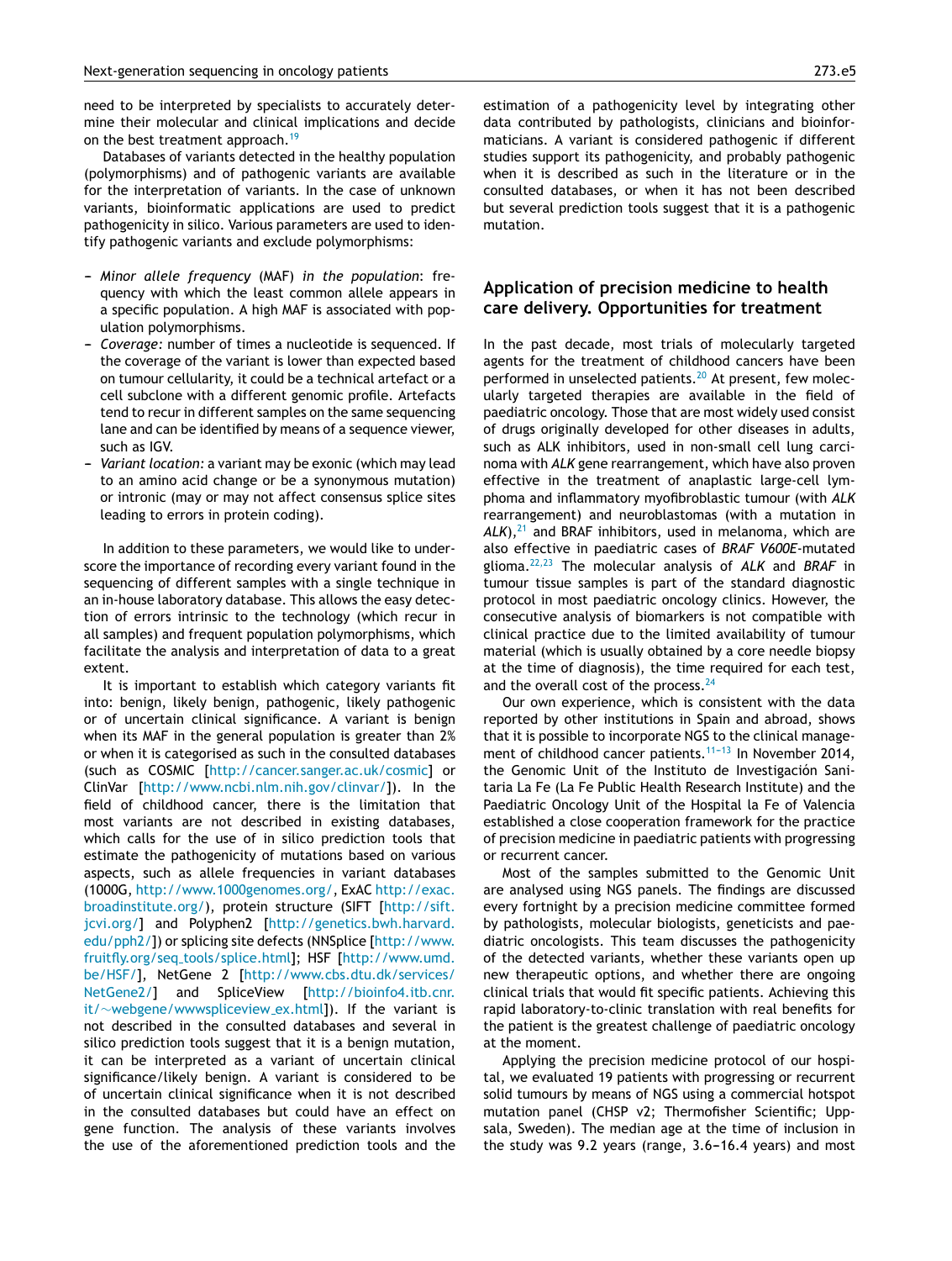<span id="page-5-0"></span>patients had extracranial solid tumours (16), specifically neuroblastomas (7) and sarcomas (7).

The analysed samples contained a minimum of 50% tumour cells. We found mutations that were potential therapeutic targets in eight of the nineteen patients. A mean of nineteen days elapsed between the time the biopsy or surgery was performed and the time that the molecular oncology committee made the corresponding recommendation.

Three of the patients under study were treated with compassionate-use agents based on the genetic profile of their tumours. One of them received a diagnosis of Cowden syndrome based on genetic testing of a hamartomatous skin lesion that detected a de novo germline mutation (confirmed by testing of peripheral blood). This patient has been treated with everolimus and remained in partial remission after a year and a half of treatment. The second patient had a rapidly-progressing inflammatory myofibroblastic tumour that was resistant to ALK inhibitors and was treated with an mTOR inhibitor (temsirolimus) combined with irinotecan and temozolomide; the initial response was favourable, but the tumour started progressing after two months of treatment. The third patient had a neuroblastoma with a mutation in the *ALK* gene that progressed through several lines of treatment, and has recently enrolled in a phase I clinical trial for an ALK inhibitor.

At present, thanks to the rapid development of high-throughput technologies and supporting bioinformatic programmes, we can analyse tumours at the molecular level to an unprecedented degree. We expect that this ability to study biological phenomena at the omic level will continue to lead to significant advances in precision medicine and in the identification of new, potentially treatable mutations and less frequent genetic alterations for which targeted therapies are already available, improving the prognosis of our patients.

# **Conflict of interest**

The authors have no conflict of interest to declare.

### **References**

- 1. NCI Dictionary of Cancer Terms; 2016. Available from: [http://www.cancer.gov/publications/dictionaries/cancer](http://www.cancer.gov/publications/dictionaries/cancer-terms?cdrid=561717)[terms?cdrid=561717](http://www.cancer.gov/publications/dictionaries/cancer-terms?cdrid=561717) [accessed 20.01.16].
- 2. [Brar](http://refhub.elsevier.com/S2341-2879(16)30114-4/sbref0130) [SS,](http://refhub.elsevier.com/S2341-2879(16)30114-4/sbref0130) [Hong](http://refhub.elsevier.com/S2341-2879(16)30114-4/sbref0130) [NL,](http://refhub.elsevier.com/S2341-2879(16)30114-4/sbref0130) [Wright](http://refhub.elsevier.com/S2341-2879(16)30114-4/sbref0130) [FC.](http://refhub.elsevier.com/S2341-2879(16)30114-4/sbref0130) [Multidisciplinary](http://refhub.elsevier.com/S2341-2879(16)30114-4/sbref0130) [cancer](http://refhub.elsevier.com/S2341-2879(16)30114-4/sbref0130) [care:](http://refhub.elsevier.com/S2341-2879(16)30114-4/sbref0130) [does](http://refhub.elsevier.com/S2341-2879(16)30114-4/sbref0130) [it](http://refhub.elsevier.com/S2341-2879(16)30114-4/sbref0130) [improve](http://refhub.elsevier.com/S2341-2879(16)30114-4/sbref0130) [outcomes?](http://refhub.elsevier.com/S2341-2879(16)30114-4/sbref0130) [J](http://refhub.elsevier.com/S2341-2879(16)30114-4/sbref0130) [Surg](http://refhub.elsevier.com/S2341-2879(16)30114-4/sbref0130) [Oncol.](http://refhub.elsevier.com/S2341-2879(16)30114-4/sbref0130) 2014;110:494-9.
- 3. [Gatta](http://refhub.elsevier.com/S2341-2879(16)30114-4/sbref0135) [G,](http://refhub.elsevier.com/S2341-2879(16)30114-4/sbref0135) [Botta](http://refhub.elsevier.com/S2341-2879(16)30114-4/sbref0135) [L,](http://refhub.elsevier.com/S2341-2879(16)30114-4/sbref0135) [Rossi](http://refhub.elsevier.com/S2341-2879(16)30114-4/sbref0135) [S,](http://refhub.elsevier.com/S2341-2879(16)30114-4/sbref0135) [Aareleid](http://refhub.elsevier.com/S2341-2879(16)30114-4/sbref0135) [T,](http://refhub.elsevier.com/S2341-2879(16)30114-4/sbref0135) [Bielska-Lasota](http://refhub.elsevier.com/S2341-2879(16)30114-4/sbref0135) [M,](http://refhub.elsevier.com/S2341-2879(16)30114-4/sbref0135) [Clavel](http://refhub.elsevier.com/S2341-2879(16)30114-4/sbref0135) [J,](http://refhub.elsevier.com/S2341-2879(16)30114-4/sbref0135) [et](http://refhub.elsevier.com/S2341-2879(16)30114-4/sbref0135) [al.](http://refhub.elsevier.com/S2341-2879(16)30114-4/sbref0135) [Childhood](http://refhub.elsevier.com/S2341-2879(16)30114-4/sbref0135) [cancer](http://refhub.elsevier.com/S2341-2879(16)30114-4/sbref0135) [survival](http://refhub.elsevier.com/S2341-2879(16)30114-4/sbref0135) [in](http://refhub.elsevier.com/S2341-2879(16)30114-4/sbref0135) [Europe](http://refhub.elsevier.com/S2341-2879(16)30114-4/sbref0135) 1999-2007: [results](http://refhub.elsevier.com/S2341-2879(16)30114-4/sbref0135) [of](http://refhub.elsevier.com/S2341-2879(16)30114-4/sbref0135) [EUROCARE](http://refhub.elsevier.com/S2341-2879(16)30114-4/sbref0135) [5](http://refhub.elsevier.com/S2341-2879(16)30114-4/sbref0135) - [a](http://refhub.elsevier.com/S2341-2879(16)30114-4/sbref0135) [population-based](http://refhub.elsevier.com/S2341-2879(16)30114-4/sbref0135) [study.](http://refhub.elsevier.com/S2341-2879(16)30114-4/sbref0135) EUROCARE [Working](http://refhub.elsevier.com/S2341-2879(16)30114-4/sbref0135) [Group.](http://refhub.elsevier.com/S2341-2879(16)30114-4/sbref0135) [Lancet](http://refhub.elsevier.com/S2341-2879(16)30114-4/sbref0135) [Oncol.](http://refhub.elsevier.com/S2341-2879(16)30114-4/sbref0135) 2014;15:35-47.
- 4. Peris Bonet R, Felipe García S, Martínez Ruiz N, Pardo Romaguera E, Valero Poveda S. Cáncer infantil en España. Estadísticas 1980-2014. Registro Nacional de Tumores Infantiles (RNTI-SEHOP). Valencia: Universitat de València; 2014 (preliminary issue in CD-ROM) Available from: <http://www.uv.es/rnti> [accessed 30.03.16].
- 5. [Fisher](http://refhub.elsevier.com/S2341-2879(16)30114-4/sbref0145) [R,](http://refhub.elsevier.com/S2341-2879(16)30114-4/sbref0145) [Pusztai](http://refhub.elsevier.com/S2341-2879(16)30114-4/sbref0145) [L,](http://refhub.elsevier.com/S2341-2879(16)30114-4/sbref0145) [Swanton](http://refhub.elsevier.com/S2341-2879(16)30114-4/sbref0145) [C.](http://refhub.elsevier.com/S2341-2879(16)30114-4/sbref0145) [Cancer](http://refhub.elsevier.com/S2341-2879(16)30114-4/sbref0145) [heterogeneity:](http://refhub.elsevier.com/S2341-2879(16)30114-4/sbref0145) [impli](http://refhub.elsevier.com/S2341-2879(16)30114-4/sbref0145)[cations](http://refhub.elsevier.com/S2341-2879(16)30114-4/sbref0145) [for](http://refhub.elsevier.com/S2341-2879(16)30114-4/sbref0145) [targeted](http://refhub.elsevier.com/S2341-2879(16)30114-4/sbref0145) [therapeutics.](http://refhub.elsevier.com/S2341-2879(16)30114-4/sbref0145) [Br](http://refhub.elsevier.com/S2341-2879(16)30114-4/sbref0145) [J](http://refhub.elsevier.com/S2341-2879(16)30114-4/sbref0145) [Cancer.](http://refhub.elsevier.com/S2341-2879(16)30114-4/sbref0145) [2013;108:](http://refhub.elsevier.com/S2341-2879(16)30114-4/sbref0145)  $479 - 85.$  $479 - 85.$  $479 - 85.$
- 6. [Ross](http://refhub.elsevier.com/S2341-2879(16)30114-4/sbref0150) [J,](http://refhub.elsevier.com/S2341-2879(16)30114-4/sbref0150) [Cronin](http://refhub.elsevier.com/S2341-2879(16)30114-4/sbref0150) [M.](http://refhub.elsevier.com/S2341-2879(16)30114-4/sbref0150) [Whole](http://refhub.elsevier.com/S2341-2879(16)30114-4/sbref0150) [cancer](http://refhub.elsevier.com/S2341-2879(16)30114-4/sbref0150) [genome](http://refhub.elsevier.com/S2341-2879(16)30114-4/sbref0150) [sequencing](http://refhub.elsevier.com/S2341-2879(16)30114-4/sbref0150) [by](http://refhub.elsevier.com/S2341-2879(16)30114-4/sbref0150) [next](http://refhub.elsevier.com/S2341-2879(16)30114-4/sbref0150)[generation](http://refhub.elsevier.com/S2341-2879(16)30114-4/sbref0150) [methods.](http://refhub.elsevier.com/S2341-2879(16)30114-4/sbref0150) [Am](http://refhub.elsevier.com/S2341-2879(16)30114-4/sbref0150) [J](http://refhub.elsevier.com/S2341-2879(16)30114-4/sbref0150) [Clin](http://refhub.elsevier.com/S2341-2879(16)30114-4/sbref0150) [Pathol.](http://refhub.elsevier.com/S2341-2879(16)30114-4/sbref0150) 2011;136:527-39.
- 7. Banks KC, Moline JJ, Marvin ML, Newlin AC, Vogel KJ. 10 rare tumors that warrant a genetics referral. Fam Cancer. 2013;12:1-18, [http://dx.doi.org/10.1007/s10689-012-9584-9.](dx.doi.org/10.1007/s10689-012-9584-9)
- 8. Zhang J, Walsh MF, Wu G, Edmonson MN, Gruber TA, Easton J, et al. Germline mutations in predisposition genes in pediatric cancer. N Engl J Med. 2015;373:2336-46, [http://dx.doi.org/10.1056/NEJMoa1508054](dx.doi.org/10.1056/NEJMoa1508054) [Epub 2015 Nov 18].
- 9. Schramm A, Köster J, Assenov Y, Althoff K, Peifer M, Mahlow E, et al. Mutational dynamics between primary and relapse neuroblastomas. Nat Genet. 2015;47:872-7, [http://dx.doi.org/10.1038/ng.3349.](dx.doi.org/10.1038/ng.3349)
- 10. [Alexandrov](http://refhub.elsevier.com/S2341-2879(16)30114-4/sbref0170) [LB,](http://refhub.elsevier.com/S2341-2879(16)30114-4/sbref0170) [Nik-Zainal](http://refhub.elsevier.com/S2341-2879(16)30114-4/sbref0170) [S,](http://refhub.elsevier.com/S2341-2879(16)30114-4/sbref0170) [Wedge](http://refhub.elsevier.com/S2341-2879(16)30114-4/sbref0170) [DC,](http://refhub.elsevier.com/S2341-2879(16)30114-4/sbref0170) [Aparicio](http://refhub.elsevier.com/S2341-2879(16)30114-4/sbref0170) [SA,](http://refhub.elsevier.com/S2341-2879(16)30114-4/sbref0170) [Behjati](http://refhub.elsevier.com/S2341-2879(16)30114-4/sbref0170) [S,](http://refhub.elsevier.com/S2341-2879(16)30114-4/sbref0170) [Blankin](http://refhub.elsevier.com/S2341-2879(16)30114-4/sbref0170) [AV,](http://refhub.elsevier.com/S2341-2879(16)30114-4/sbref0170) [et](http://refhub.elsevier.com/S2341-2879(16)30114-4/sbref0170) [al.](http://refhub.elsevier.com/S2341-2879(16)30114-4/sbref0170) [Signatures](http://refhub.elsevier.com/S2341-2879(16)30114-4/sbref0170) [of](http://refhub.elsevier.com/S2341-2879(16)30114-4/sbref0170) [mutational](http://refhub.elsevier.com/S2341-2879(16)30114-4/sbref0170) [processes](http://refhub.elsevier.com/S2341-2879(16)30114-4/sbref0170) [in](http://refhub.elsevier.com/S2341-2879(16)30114-4/sbref0170) [human](http://refhub.elsevier.com/S2341-2879(16)30114-4/sbref0170) [cancer.](http://refhub.elsevier.com/S2341-2879(16)30114-4/sbref0170) [Nature.](http://refhub.elsevier.com/S2341-2879(16)30114-4/sbref0170) 2013:500:415-[21.](http://refhub.elsevier.com/S2341-2879(16)30114-4/sbref0170)
- 11. [Mody](http://refhub.elsevier.com/S2341-2879(16)30114-4/sbref0175) [RJ,](http://refhub.elsevier.com/S2341-2879(16)30114-4/sbref0175) [Wu](http://refhub.elsevier.com/S2341-2879(16)30114-4/sbref0175) [YM,](http://refhub.elsevier.com/S2341-2879(16)30114-4/sbref0175) [Lonigro](http://refhub.elsevier.com/S2341-2879(16)30114-4/sbref0175) [RJ,](http://refhub.elsevier.com/S2341-2879(16)30114-4/sbref0175) [Cao](http://refhub.elsevier.com/S2341-2879(16)30114-4/sbref0175) [X,](http://refhub.elsevier.com/S2341-2879(16)30114-4/sbref0175) [Roychowdhury](http://refhub.elsevier.com/S2341-2879(16)30114-4/sbref0175) [S,](http://refhub.elsevier.com/S2341-2879(16)30114-4/sbref0175) [Vats](http://refhub.elsevier.com/S2341-2879(16)30114-4/sbref0175) [P,](http://refhub.elsevier.com/S2341-2879(16)30114-4/sbref0175) [et](http://refhub.elsevier.com/S2341-2879(16)30114-4/sbref0175) [al.](http://refhub.elsevier.com/S2341-2879(16)30114-4/sbref0175) [Integrative](http://refhub.elsevier.com/S2341-2879(16)30114-4/sbref0175) [clinical](http://refhub.elsevier.com/S2341-2879(16)30114-4/sbref0175) [sequencing](http://refhub.elsevier.com/S2341-2879(16)30114-4/sbref0175) [in](http://refhub.elsevier.com/S2341-2879(16)30114-4/sbref0175) [the](http://refhub.elsevier.com/S2341-2879(16)30114-4/sbref0175) [management](http://refhub.elsevier.com/S2341-2879(16)30114-4/sbref0175) [of](http://refhub.elsevier.com/S2341-2879(16)30114-4/sbref0175) [refractory](http://refhub.elsevier.com/S2341-2879(16)30114-4/sbref0175) [or](http://refhub.elsevier.com/S2341-2879(16)30114-4/sbref0175) [relapsed](http://refhub.elsevier.com/S2341-2879(16)30114-4/sbref0175) [cancer](http://refhub.elsevier.com/S2341-2879(16)30114-4/sbref0175) [in](http://refhub.elsevier.com/S2341-2879(16)30114-4/sbref0175) [youth.](http://refhub.elsevier.com/S2341-2879(16)30114-4/sbref0175) [JAMA.](http://refhub.elsevier.com/S2341-2879(16)30114-4/sbref0175) [2015;314:913](http://refhub.elsevier.com/S2341-2879(16)30114-4/sbref0175)-[25.](http://refhub.elsevier.com/S2341-2879(16)30114-4/sbref0175)
- 12. Harris MH, DuBois SG, Glade Bender JL, Kim A, Crompton BD, Parker E, et al. Multicenter feasibility study of tumor molecular profiling to inform therapeutic decisions in advanced pediatric solid tumors: The Individualized Cancer Therapy (iCat) Study. JAMA Oncol. 2016, [http://dx.doi.org/10.1001/jamaoncol.2015.5689](dx.doi.org/10.1001/jamaoncol.2015.5689).
- 13. Parsons DW, Roy A, Yang Y, Wang T, Scollon S, Bergstrom K, et al. Diagnostic yield of clinical tumor and germline whole-exome sequencing for children with solid tumors. JAMA Oncol. 2016, [http://dx.doi.org/10.1001/jamaoncol.2015.5699](dx.doi.org/10.1001/jamaoncol.2015.5699).
- 14. [Hawryluk](http://refhub.elsevier.com/S2341-2879(16)30114-4/sbref0190) [M,](http://refhub.elsevier.com/S2341-2879(16)30114-4/sbref0190) [Wang](http://refhub.elsevier.com/S2341-2879(16)30114-4/sbref0190) [K,](http://refhub.elsevier.com/S2341-2879(16)30114-4/sbref0190) [Chmielecki](http://refhub.elsevier.com/S2341-2879(16)30114-4/sbref0190) [J,](http://refhub.elsevier.com/S2341-2879(16)30114-4/sbref0190) [Ali](http://refhub.elsevier.com/S2341-2879(16)30114-4/sbref0190) [S,](http://refhub.elsevier.com/S2341-2879(16)30114-4/sbref0190) [Palmer](http://refhub.elsevier.com/S2341-2879(16)30114-4/sbref0190) [G,](http://refhub.elsevier.com/S2341-2879(16)30114-4/sbref0190) [Downing](http://refhub.elsevier.com/S2341-2879(16)30114-4/sbref0190) [S,](http://refhub.elsevier.com/S2341-2879(16)30114-4/sbref0190) [et](http://refhub.elsevier.com/S2341-2879(16)30114-4/sbref0190) [al.](http://refhub.elsevier.com/S2341-2879(16)30114-4/sbref0190) [Clinical](http://refhub.elsevier.com/S2341-2879(16)30114-4/sbref0190) [application](http://refhub.elsevier.com/S2341-2879(16)30114-4/sbref0190) [of](http://refhub.elsevier.com/S2341-2879(16)30114-4/sbref0190) [comprehensive](http://refhub.elsevier.com/S2341-2879(16)30114-4/sbref0190) [next-generation](http://refhub.elsevier.com/S2341-2879(16)30114-4/sbref0190) [sequencing-based](http://refhub.elsevier.com/S2341-2879(16)30114-4/sbref0190) [genomic](http://refhub.elsevier.com/S2341-2879(16)30114-4/sbref0190) [profiling](http://refhub.elsevier.com/S2341-2879(16)30114-4/sbref0190) [for](http://refhub.elsevier.com/S2341-2879(16)30114-4/sbref0190) [identification](http://refhub.elsevier.com/S2341-2879(16)30114-4/sbref0190) [of](http://refhub.elsevier.com/S2341-2879(16)30114-4/sbref0190) [action](http://refhub.elsevier.com/S2341-2879(16)30114-4/sbref0190)[able](http://refhub.elsevier.com/S2341-2879(16)30114-4/sbref0190) [genomic](http://refhub.elsevier.com/S2341-2879(16)30114-4/sbref0190) [alterations](http://refhub.elsevier.com/S2341-2879(16)30114-4/sbref0190) [in](http://refhub.elsevier.com/S2341-2879(16)30114-4/sbref0190) [pediatric](http://refhub.elsevier.com/S2341-2879(16)30114-4/sbref0190) [solid](http://refhub.elsevier.com/S2341-2879(16)30114-4/sbref0190) [tumours](http://refhub.elsevier.com/S2341-2879(16)30114-4/sbref0190) [and](http://refhub.elsevier.com/S2341-2879(16)30114-4/sbref0190) [hematolymphoid](http://refhub.elsevier.com/S2341-2879(16)30114-4/sbref0190) [malignancies:](http://refhub.elsevier.com/S2341-2879(16)30114-4/sbref0190) [The](http://refhub.elsevier.com/S2341-2879(16)30114-4/sbref0190) [Foundation](http://refhub.elsevier.com/S2341-2879(16)30114-4/sbref0190) [Medicine](http://refhub.elsevier.com/S2341-2879(16)30114-4/sbref0190) [pedi](http://refhub.elsevier.com/S2341-2879(16)30114-4/sbref0190)[atric](http://refhub.elsevier.com/S2341-2879(16)30114-4/sbref0190) [experience.](http://refhub.elsevier.com/S2341-2879(16)30114-4/sbref0190) [J](http://refhub.elsevier.com/S2341-2879(16)30114-4/sbref0190) [Clin](http://refhub.elsevier.com/S2341-2879(16)30114-4/sbref0190) [Oncol.](http://refhub.elsevier.com/S2341-2879(16)30114-4/sbref0190) [2014;32](http://refhub.elsevier.com/S2341-2879(16)30114-4/sbref0190) [Suppl:5s](http://refhub.elsevier.com/S2341-2879(16)30114-4/sbref0190) [\[abstract](http://refhub.elsevier.com/S2341-2879(16)30114-4/sbref0190) [10035\].](http://refhub.elsevier.com/S2341-2879(16)30114-4/sbref0190)
- 15. [Georger](http://refhub.elsevier.com/S2341-2879(16)30114-4/sbref0195) [B,](http://refhub.elsevier.com/S2341-2879(16)30114-4/sbref0195) [Deschamps](http://refhub.elsevier.com/S2341-2879(16)30114-4/sbref0195) [F,](http://refhub.elsevier.com/S2341-2879(16)30114-4/sbref0195) [Puget](http://refhub.elsevier.com/S2341-2879(16)30114-4/sbref0195) [S,](http://refhub.elsevier.com/S2341-2879(16)30114-4/sbref0195) [Koubi-Pick](http://refhub.elsevier.com/S2341-2879(16)30114-4/sbref0195) [V,](http://refhub.elsevier.com/S2341-2879(16)30114-4/sbref0195) [Lacroix](http://refhub.elsevier.com/S2341-2879(16)30114-4/sbref0195) [L,](http://refhub.elsevier.com/S2341-2879(16)30114-4/sbref0195) [Vielh](http://refhub.elsevier.com/S2341-2879(16)30114-4/sbref0195) [P,](http://refhub.elsevier.com/S2341-2879(16)30114-4/sbref0195) [et](http://refhub.elsevier.com/S2341-2879(16)30114-4/sbref0195) [al.](http://refhub.elsevier.com/S2341-2879(16)30114-4/sbref0195) [Molecular](http://refhub.elsevier.com/S2341-2879(16)30114-4/sbref0195) [screening](http://refhub.elsevier.com/S2341-2879(16)30114-4/sbref0195) [for](http://refhub.elsevier.com/S2341-2879(16)30114-4/sbref0195) [cancer](http://refhub.elsevier.com/S2341-2879(16)30114-4/sbref0195) [treatment](http://refhub.elsevier.com/S2341-2879(16)30114-4/sbref0195) [optimization](http://refhub.elsevier.com/S2341-2879(16)30114-4/sbref0195) [\(MOSCATO](http://refhub.elsevier.com/S2341-2879(16)30114-4/sbref0195) [01\)](http://refhub.elsevier.com/S2341-2879(16)30114-4/sbref0195) [in](http://refhub.elsevier.com/S2341-2879(16)30114-4/sbref0195) [pediatric](http://refhub.elsevier.com/S2341-2879(16)30114-4/sbref0195) [patients:](http://refhub.elsevier.com/S2341-2879(16)30114-4/sbref0195) [first](http://refhub.elsevier.com/S2341-2879(16)30114-4/sbref0195) [feasibility](http://refhub.elsevier.com/S2341-2879(16)30114-4/sbref0195) [results](http://refhub.elsevier.com/S2341-2879(16)30114-4/sbref0195) [of](http://refhub.elsevier.com/S2341-2879(16)30114-4/sbref0195) [a](http://refhub.elsevier.com/S2341-2879(16)30114-4/sbref0195) [prospective](http://refhub.elsevier.com/S2341-2879(16)30114-4/sbref0195) [molecular](http://refhub.elsevier.com/S2341-2879(16)30114-4/sbref0195) [stratification](http://refhub.elsevier.com/S2341-2879(16)30114-4/sbref0195) [trial.](http://refhub.elsevier.com/S2341-2879(16)30114-4/sbref0195) [J](http://refhub.elsevier.com/S2341-2879(16)30114-4/sbref0195) [Clin](http://refhub.elsevier.com/S2341-2879(16)30114-4/sbref0195) [Oncol.](http://refhub.elsevier.com/S2341-2879(16)30114-4/sbref0195) [2014;](http://refhub.elsevier.com/S2341-2879(16)30114-4/sbref0195) [Suppl](http://refhub.elsevier.com/S2341-2879(16)30114-4/sbref0195) [\[abstract](http://refhub.elsevier.com/S2341-2879(16)30114-4/sbref0195) [10050\].](http://refhub.elsevier.com/S2341-2879(16)30114-4/sbref0195)
- 16. German Cancer Research Center. The Inform Registry. Individualized therapy for relapsed malignancies in childhood; 2015. Available from: [https://www.dkfz.de/en/inform/](https://www.dkfz.de/en/inform/protocol-synopsis.html) [protocol-synopsis.html](https://www.dkfz.de/en/inform/protocol-synopsis.html) [accessed 20.10.15].
- 17. National Cancer Institute. Childhood cancer genomics gaps and opportunities: identification of research priorities. Workshop Summary, February 4-5, 2015; 2015. Available from: [http://](http://www.cancer.gov/types/childhood-cancers/research/childhood-genomics-workshop-summary.pdf) [www.cancer.gov/types/childhood-cancers/research/childhood](http://www.cancer.gov/types/childhood-cancers/research/childhood-genomics-workshop-summary.pdf)[genomics-workshop-summary.pdf](http://www.cancer.gov/types/childhood-cancers/research/childhood-genomics-workshop-summary.pdf) [accessed 20.10.15].
- 18. Schleiermacher G, Javanmardi N, Bernard V, Leroy Q, Cappo J, Rio Frio T, et al. Emergence of new ALK mutations at relapse of neuroblastoma. J Clin Oncol. 2014;32:2727-34, [http://dx.doi.org/10.1200/JCO.2013.54.0674](dx.doi.org/10.1200/JCO.2013.54.0674).
- 19. Matthijs G, Souche E, Alders M, Corveleyn A, Eck S, Feenstra I, et al. Guidelines for diagnostic next-generation sequencing. Eur J Hum Genet. 2016;24:2-5, [http://dx.doi.org/10.1038/](dx.doi.org/10.1038/ejhg.2015.226) [ejhg.2015.226](dx.doi.org/10.1038/ejhg.2015.226).
- 20. [Janeway](http://refhub.elsevier.com/S2341-2879(16)30114-4/sbref0220) [KA,](http://refhub.elsevier.com/S2341-2879(16)30114-4/sbref0220) [Place](http://refhub.elsevier.com/S2341-2879(16)30114-4/sbref0220) [AE,](http://refhub.elsevier.com/S2341-2879(16)30114-4/sbref0220) [Kieran](http://refhub.elsevier.com/S2341-2879(16)30114-4/sbref0220) [MW,](http://refhub.elsevier.com/S2341-2879(16)30114-4/sbref0220) [Harris](http://refhub.elsevier.com/S2341-2879(16)30114-4/sbref0220) [MH.](http://refhub.elsevier.com/S2341-2879(16)30114-4/sbref0220) [Future](http://refhub.elsevier.com/S2341-2879(16)30114-4/sbref0220) [of](http://refhub.elsevier.com/S2341-2879(16)30114-4/sbref0220) [clin](http://refhub.elsevier.com/S2341-2879(16)30114-4/sbref0220)[ical](http://refhub.elsevier.com/S2341-2879(16)30114-4/sbref0220) [genomics](http://refhub.elsevier.com/S2341-2879(16)30114-4/sbref0220) [in](http://refhub.elsevier.com/S2341-2879(16)30114-4/sbref0220) [pediatric](http://refhub.elsevier.com/S2341-2879(16)30114-4/sbref0220) [oncology.](http://refhub.elsevier.com/S2341-2879(16)30114-4/sbref0220) [J](http://refhub.elsevier.com/S2341-2879(16)30114-4/sbref0220) [Clin](http://refhub.elsevier.com/S2341-2879(16)30114-4/sbref0220) [Oncol.](http://refhub.elsevier.com/S2341-2879(16)30114-4/sbref0220) [2013;31:](http://refhub.elsevier.com/S2341-2879(16)30114-4/sbref0220) 1893-903.
- 21. [Andre](http://refhub.elsevier.com/S2341-2879(16)30114-4/sbref0225) [F,](http://refhub.elsevier.com/S2341-2879(16)30114-4/sbref0225) [Decalogue](http://refhub.elsevier.com/S2341-2879(16)30114-4/sbref0225) [S,](http://refhub.elsevier.com/S2341-2879(16)30114-4/sbref0225) [Scoria](http://refhub.elsevier.com/S2341-2879(16)30114-4/sbref0225) [JC.](http://refhub.elsevier.com/S2341-2879(16)30114-4/sbref0225) [Biology-driven](http://refhub.elsevier.com/S2341-2879(16)30114-4/sbref0225) [phase](http://refhub.elsevier.com/S2341-2879(16)30114-4/sbref0225) [II](http://refhub.elsevier.com/S2341-2879(16)30114-4/sbref0225) [trials:](http://refhub.elsevier.com/S2341-2879(16)30114-4/sbref0225) [what](http://refhub.elsevier.com/S2341-2879(16)30114-4/sbref0225) [is](http://refhub.elsevier.com/S2341-2879(16)30114-4/sbref0225) [the](http://refhub.elsevier.com/S2341-2879(16)30114-4/sbref0225) [optimal](http://refhub.elsevier.com/S2341-2879(16)30114-4/sbref0225) [model](http://refhub.elsevier.com/S2341-2879(16)30114-4/sbref0225) [for](http://refhub.elsevier.com/S2341-2879(16)30114-4/sbref0225) [molecular](http://refhub.elsevier.com/S2341-2879(16)30114-4/sbref0225) [selection?](http://refhub.elsevier.com/S2341-2879(16)30114-4/sbref0225) [J](http://refhub.elsevier.com/S2341-2879(16)30114-4/sbref0225) [Clin](http://refhub.elsevier.com/S2341-2879(16)30114-4/sbref0225) [Oncol.](http://refhub.elsevier.com/S2341-2879(16)30114-4/sbref0225) 2011;29:1236-8.
- 22. [Robinson](http://refhub.elsevier.com/S2341-2879(16)30114-4/sbref0230) [GW,](http://refhub.elsevier.com/S2341-2879(16)30114-4/sbref0230) [Orr](http://refhub.elsevier.com/S2341-2879(16)30114-4/sbref0230) [BA,](http://refhub.elsevier.com/S2341-2879(16)30114-4/sbref0230) [Ajar](http://refhub.elsevier.com/S2341-2879(16)30114-4/sbref0230) [A.](http://refhub.elsevier.com/S2341-2879(16)30114-4/sbref0230) [Complete](http://refhub.elsevier.com/S2341-2879(16)30114-4/sbref0230) [clinical](http://refhub.elsevier.com/S2341-2879(16)30114-4/sbref0230) [regression](http://refhub.elsevier.com/S2341-2879(16)30114-4/sbref0230) [of](http://refhub.elsevier.com/S2341-2879(16)30114-4/sbref0230) [a](http://refhub.elsevier.com/S2341-2879(16)30114-4/sbref0230) [BRAF](http://refhub.elsevier.com/S2341-2879(16)30114-4/sbref0230) [V600E-mutant](http://refhub.elsevier.com/S2341-2879(16)30114-4/sbref0230) [pediatric](http://refhub.elsevier.com/S2341-2879(16)30114-4/sbref0230) [glioblastoma](http://refhub.elsevier.com/S2341-2879(16)30114-4/sbref0230) [multiforme](http://refhub.elsevier.com/S2341-2879(16)30114-4/sbref0230) [after](http://refhub.elsevier.com/S2341-2879(16)30114-4/sbref0230) [BRAF](http://refhub.elsevier.com/S2341-2879(16)30114-4/sbref0230) [inhibitor](http://refhub.elsevier.com/S2341-2879(16)30114-4/sbref0230) [therapy.](http://refhub.elsevier.com/S2341-2879(16)30114-4/sbref0230) [BMC](http://refhub.elsevier.com/S2341-2879(16)30114-4/sbref0230) [Cancer.](http://refhub.elsevier.com/S2341-2879(16)30114-4/sbref0230) [2014;14:258.](http://refhub.elsevier.com/S2341-2879(16)30114-4/sbref0230)